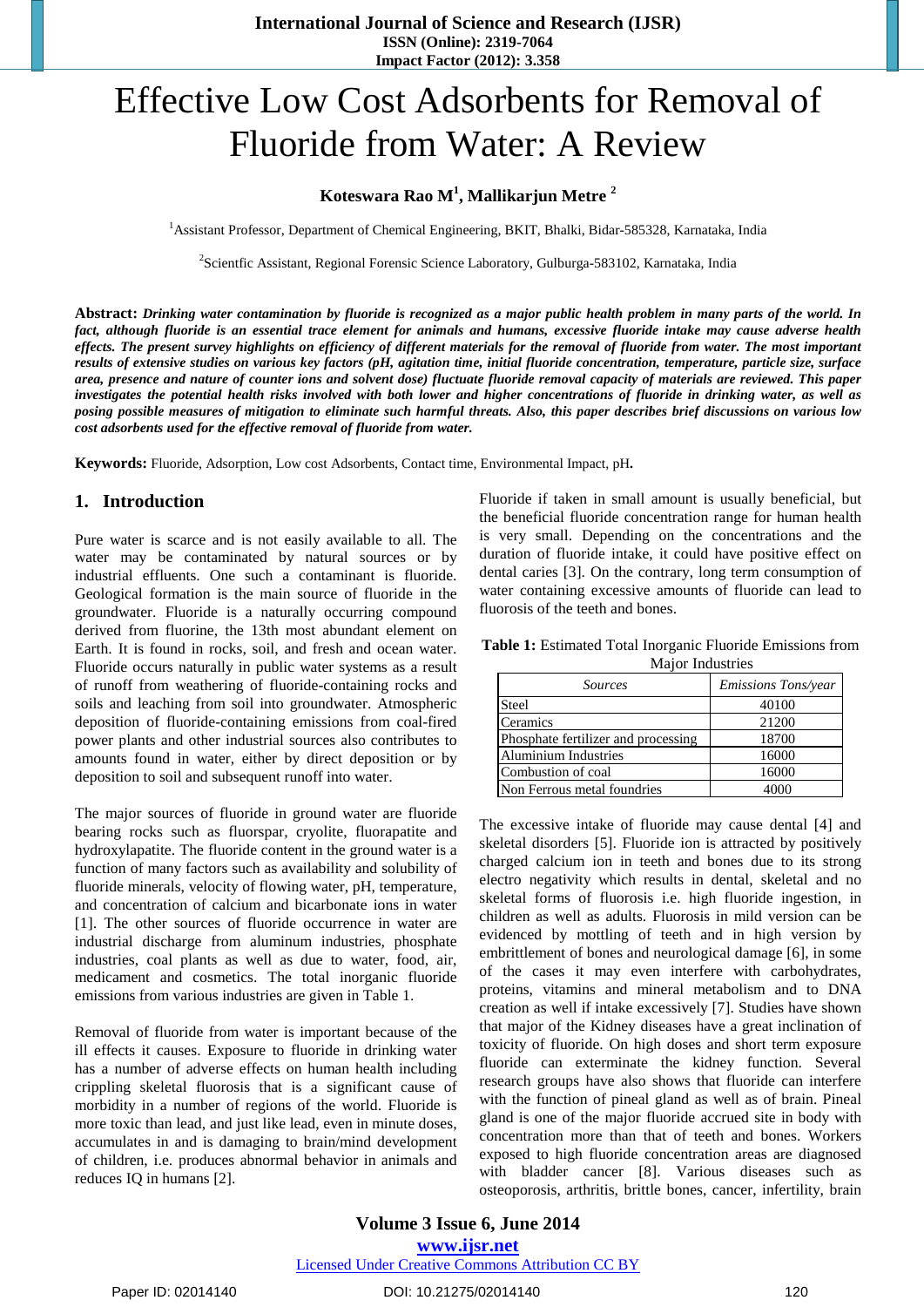damage, Alzheimer syndrome, and thyroid disorder can attack human body on excessive intake of fluoride. Fluoride contamination in ground water is a world-wide issue . The information regarding occurrence of fluoride in ground water in India is given in Table 2.

| <b>Table 2:</b> Summarized Information on the Occurrence of |
|-------------------------------------------------------------|
| Excessive Fluoride in Ground Water in India                 |

| <b>State</b>     | No. of Habitation<br>with excess<br>fluoride | <b>State</b> | No. of<br>Habitation<br>with excess<br>fluoride |
|------------------|----------------------------------------------|--------------|-------------------------------------------------|
| Andhra Pradesh   | 7548                                         | Madhya       | 201                                             |
| Gujarat          | 2378                                         | Orissa       | 1138                                            |
| Karnataka        | 860                                          | Punjab       | 700                                             |
| Kerala           | 287                                          | Rajasthan    | 16560                                           |
| Meghalaya        | 33                                           | Tamilnadu    | 527                                             |
| Haryana          | 334                                          | Uttar        | 1072                                            |
| Himachal Pradesh | 488                                          | West Bengal  | 21                                              |

Excessive presence of fluoride in potable water continues to be a serious public health concern in many parts of the world, including India. Adsorption has shown considerable potential in defluoridation of wastewater. The viability of such technique is greatly dependent on the development of suitable adsorptive materials. Within last few years, the plant based bioremediation approach to improve the quality of water has become an area of intense study. Bioremediation is recognized as a cost-effective and environmental friendly option for cleanup of contaminated water [9].

According to current knowledge, a fluoride concentration of about 0.5 mg/L is beneficial in preventing dental caries during tooth development, while levels higher than 1.5 mg/L may result in fluorosis or other health problems [10]. A maximum fluoride concentration of about 4 mg/L is considered adequate for the prevention of skeletal fluorosis. A secondary maximum contaminant level of 2 mg/L is recommended to minimize the "cosmetic" risk of dental fluorosis, which can occur when fluoride is incorporated into enamel. The World Health Organization (WHO) guidelines suggest optimum levels of fluoride concentration at 1 and 1.5 mg/L for warmer and cooler climates, respectively (WHO).

Nowadays, biosorption method is very effect/attractive technique for removal of fluoride from water. This technique involves the low cost adsorbents (also called biosorbents) such as rice husk, saw dust, moringa olifera extract, red mud and goose berry etc.

# **2. Conventional methods for fluoride removal**

Treatment of water and wastewater containing fluoride ions requires a suitable and effective method. Membrane filtration**,** precipitation, nanofiltration, ion-exchange, electro coagulation, flotation, reverse osmosis and adsorption have been used for fluoride removal. Most of these methods have high operational and maintenance cost, low fluoride removal capacities, lack of selectivity for fluoride, undesirable effects on water quality, generation of large volumes of sludge and complicated procedures involved in the treatment. Among these methods, adsorption is the most effective and widely

used method because it is universal, has a low maintenance cost, and is applicable for the removal of fluoride even at low concentrations. In recent years, considerable attention has been focused on the study of fluoride removal using natural, synthetic and biomass materials such as activated alumina, fly ash, alum sludge, chitosan beads, red mud, zeolite, calcite, hydrated cement, attapulgite, and acid-treated spent bleaching earth.

Reverse osmosis is an excellent choice for the reduction of fluoride. Using a cellulose acetate/cellulose triacetate (CA/CTA) membrane, rejection rates of 80-90 percent are achievable when the pH is in the 4-8.5 range. Thin Film Composite membranes (TFC) will yield a higher rejection rate (up to 95 percent) in the 3-11 pH range. Both the CA/CTA and TFC membranes should be operated at a minimum membrane pressure differential of at least 30 psi.

Defluoridation methods can be broadly divided into three categories according to the main removal mechanism:

- Chemical additive methods
- Contact precipitation
- Adsorption/ion exchange methods

## **2.1 Chemical additive methods**

These methods involve the addition of soluble chemicals to the water. Fluoride is removed either by precipitation, coprecipitation, or adsorption onto the formed precipitate. Chemicals include lime used alone or with magnesium or aluminum salts along with coagulant aids. Treatment with lime and magnesium makes the water unsuitable for drinking because of the high pH after treatment. The use of alum and a small amount of lime has been extensively studied for defluoridation of drinking water [11]. The most popular method for removal of fluoride from water is the Nalgonda technique [12], involves adding lime (5% of alum), bleaching powder (optional) and alum  $(Al_2(SO_4)_3.18H_2O)$  in sequence to the water, followed by coagulation, sedimentation and filtration. A much larger dose of alum is required for fluoride removal (150 mg/mg F-), compared with the doses used in routine water treatment*.*

Nalgonda technique is carried out with easily available chemicals and the method is economically attractive. The limitations of the method are varying alum doses depending on fluoride levels in water, daily addition of chemicals and stirring for 10-15 min, which many users may find difficult.

## **2.2 Contact Precipitation**

Contact precipitation is a recently reported technique in which fluoride is removed from water through the addition of calcium and phosphate compounds. The presence of a saturated bone charcoal medium acts as a catalyst for the precipitation of fluoride either as  $CaF<sub>2</sub>$ , and/or fluorapatite. It gives high efficiency.

## **2.3 Adsorption/ion-exchange method**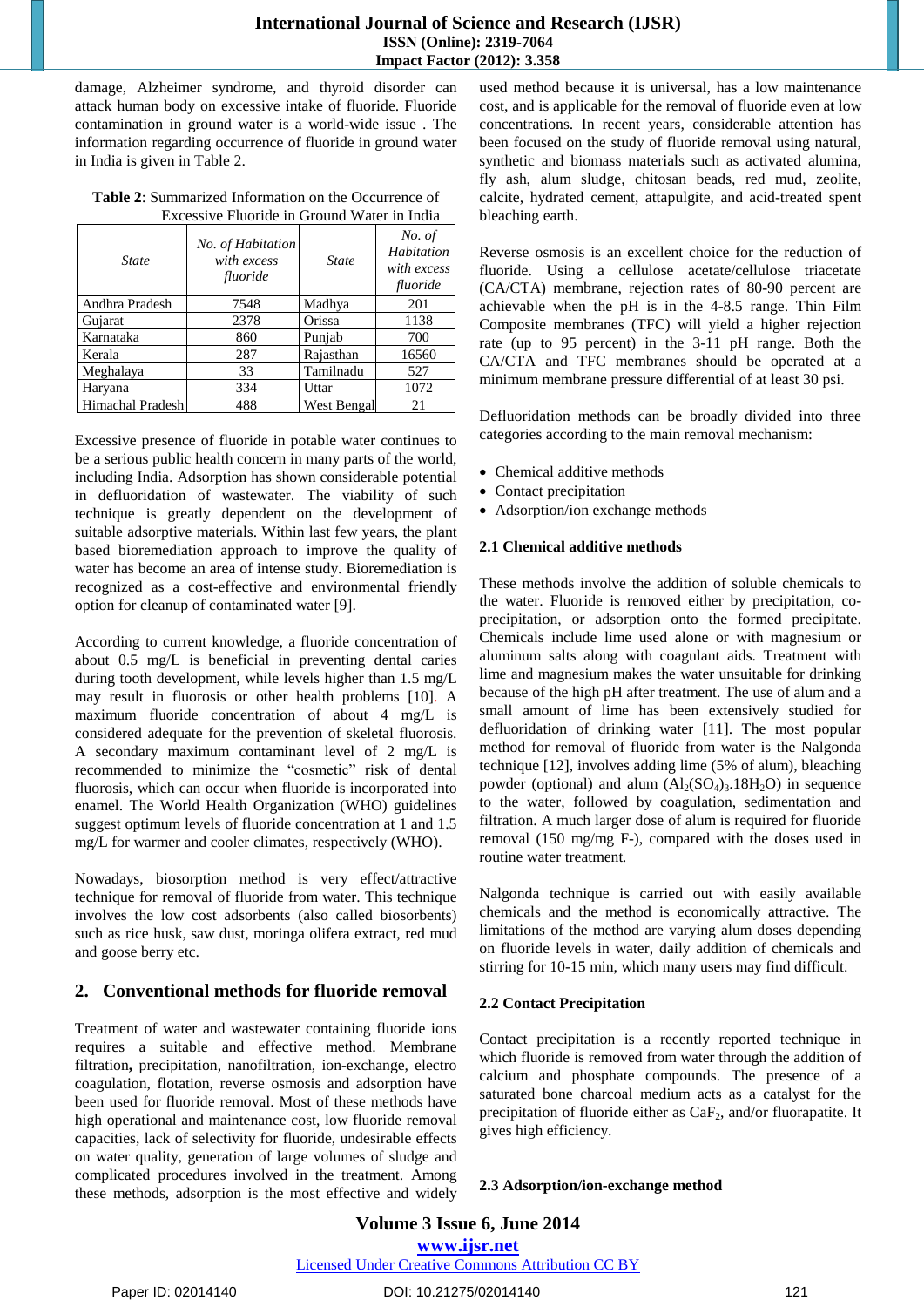In the adsorption method, raw water is passed through a bed containing defluoridating material. The material retains fluoride either by physical, chemical or ion exchange mechanisms. The adsorbent gets saturated after a period of operation and requires regeneration.

A wide range of materials has been carried out for fluoride uptake such as Bauxite, magnetite, kaolinite, serpentine, various types of clays and red mud are some of the naturally occurring materials were studied. The general mechanism of fluoride uptake by these materials is the exchange of metal lattice hydroxyl or other anionic groups with fluoride. Fluoride uptake capacity can be increased by certain pretreatments like acid washing, calcinations, etc. The merits and demerits of some of the defluoridation methods are summarized in Table 3.

# **3. Selection of adsorbent**

To select a suitable defluoridation method following criteria need to be considered:

- Fluoride removal capacity
- Simple design
- Easy availability of required materials and chemicals
- Acceptability of the method by users with respect to taste and cost

# **4. Low cost adsorbents**

Different low cost adsorbent materials are available for effective removal of fluoride from water. The naturally available adsorbents are horse gram powder, ragi powder, multhani matti, red mud, calcined clay, concrete, pine apple peel powder, chalk powder, orange peel powder, rice husk, redmud, Moringa oleifera extract, goose berry, activated alumina coated silica gel, activated saw dust, activated coconut shell carbon, coffee husk, bone charcoal, activated soil sorbent, etc. are some of the different materials investigated for adsorptive removal of fluoride from water.

Freshly fired brick pieces are used for the removal of fluoride in domestic defluoridation units. The brick bed in the unit is layered on the top with charred coconut shells and pebbles. Water is passed through the unit in an up flow mode. It is reported that efficiency depends on the quality of the freshly burnt bricks [13]. The unit could be used for 25-40 days, when withdrawal of defluoridated water per day was around 8 liters and raw water fluoride concentration was 5 mg/l.

Activated carbon prepared from various raw materials (rice husk, wheat husk) exhibits good fluoride uptake capacity [14]. But the adsorption process is highly pH dependent and is effective at pH less than 3.0 and there is little removal at neutral pH of 7.0. A maximum of 83 percent removal could be accomplished by rice husk and attains almost an equilibrium condition in nearly 180 minutes (3 hours).

| methods                      |                                                                |                                                                                                                                                                                                                                                                 |                               |
|------------------------------|----------------------------------------------------------------|-----------------------------------------------------------------------------------------------------------------------------------------------------------------------------------------------------------------------------------------------------------------|-------------------------------|
| Method                       | <b>Merits</b>                                                  | <b>Demerits</b>                                                                                                                                                                                                                                                 | Estimated<br>relative<br>cost |
| Nalgonda                     | Low<br>technology,<br>adaptable at<br>point of source<br>level | • Large quantity of sludge<br>· High chemical dose<br>• Dose depend on F- level<br>point of use $\&$ $\bullet$ Daily addition of<br>chemicals and stirring in<br>point of source units                                                                          | $Low -$<br>media              |
| <b>Bone Char</b>             |                                                                | • May impart taste and<br>odour and result in organic<br>leaching if not prepared<br>properly<br>Local available $\bullet$ Requires regeneration<br>periodically<br>· Effected by high alkalinity<br>· May not be acceptable in<br>some countries               | $Low -$<br>media              |
| Alumina                      | experience                                                     | • Periodic regeneration<br>· Skilled personnel for plant<br>operation<br>Activated Effective, much Properly trained staff for<br>regeneration of point of<br>use units<br>· Suitable grades may not be<br>indigenously available in<br>less developed countries | Medium<br>High                |
| Contact<br>precipita<br>tion | Not much<br>experience                                         | · Algal growth can occur in<br>phosphate solution<br>• Bone char used as a<br>catalyst may not be<br>acceptable in many<br>countries                                                                                                                            | $High -$<br>Very high         |
| <b>Brick</b>                 | Low cost<br>technology                                         | · May not be universally<br>applicable                                                                                                                                                                                                                          | High-<br>Very high            |
| Reverse<br>osmosis           | Can remove<br>other ions                                       | · Skilled operation<br>• Interference by turbidity<br>· High cost                                                                                                                                                                                               | Very High                     |

Marginal variation in fluoride removal by rice husk over pH range of 2 to 10. Removal of fluoride by rice husk decreased continuously as pH was increased from 2.0 to 12.0 as depicted decrease in removal of fluoride in pH range of 2.0 to 10.0 was low i.e., 12.8% whereas removal of fluoride deceased significantly from pH 10.0 to 12.0. The amount of Fluoride adsorbed increased with increase in dose and maximum 84% removal was accomplished at a dosage of 6g/L.

The use of bone charcoal or bone char (carbonized animal bone) is reported to be an effective means for the reduction of fluoride. Bone charcoal contains a carbon structure while supporting a porous hydroxyapatite matrix (a calcium phosphate hydroxide in crystalline form which is rich in surface ions which can be readily replaced by fluoride ion). Regeneration of this material can be accomplished by a two percent sodium hydroxide rinse and a backwashing cycle. Reduction of fluoride using bone charcoal is somewhat pH dependent; the challenge water should be below 6.5 pH to suppress any ion competition.

**Table 3**: Merits and Demerits of some Defluoridation

Fluoride removal was 100% in initial 4 hrs in case of the two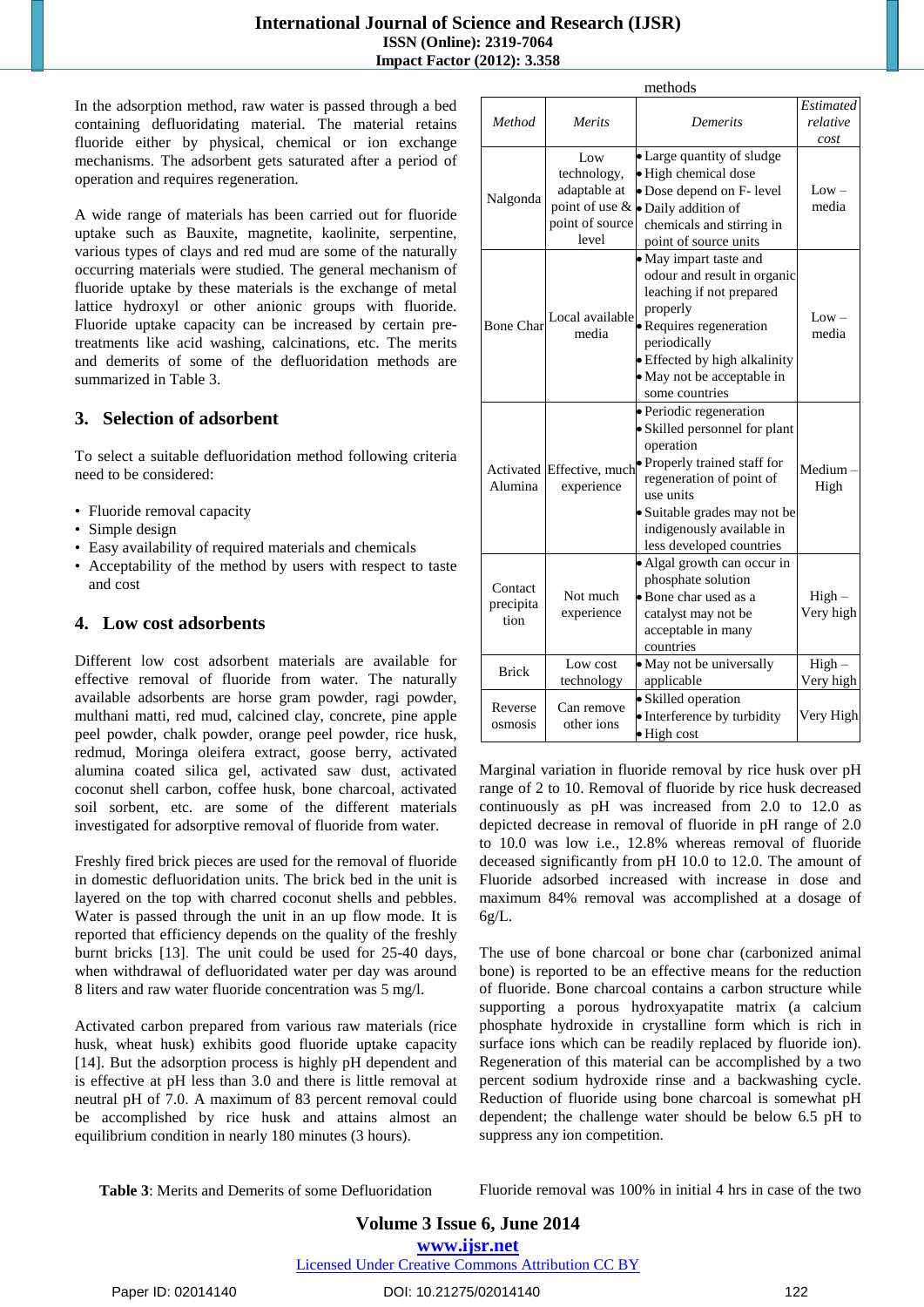## **International Journal of Science and Research (IJSR) ISSN (Online): 2319-7064 Impact Factor (2012): 3.358**

flow rates 10ml/min and 5ml/min. Effluent Fluoride concentration dose to 1mg/l in 8.3 hours in case of the flow rate which was maintained at 10ml/min, whereas for the effluent Fluoride concentration to reach 1mg/l it took 15 hours at a flow rate of 5ml/min. Further to reach 100% exhaustion, it took 13 hours and 40 hours respectively for flow rates of 10ml/min and 5ml/min [15].

Fluoride removal by coagulation is of chemical nature due to formation of chemical complexes, between the fluoride ions and the long chained polymers present in Moringa oleifera. Removal of fluoride by MOE increased from 75% to 89% as pH was increased from 3 to 6. From pH 6 to 12 the Fluoride removal decreased from 89% to 77%. It may be observed that percentage removal of Fluoride is optimum at pH of 6.0.

A batch and column studies will be carried out for the removal of fluoride from aqueous solution using bottom ash as adsorbent [16]. The bottom ash is a waste material obtained by thermal power generation plants after combusting solid fuels. It is an undesired collected material, which is transported and dumped near the surrounding land. The equilibrium time decreases with the temperature without much increase in fluoride ion uptake. The time to reach equilibrium was slightly affected by the temperature of fluoride solution. Maximum adsorption by the bottom ash was observed at pH 6.0.

Multhani mitti is known as montmorillonite and it contains grains of fine sand particle. They contain complex multi centre crystalline structures of oxides and hydroxide of magnesium, aluminum, zinc and silicon and it is known as Fullerene mud and rich in lime.

Horse gram seed consists of higher trypsin inhibitor and heamagglutinin activities and polyphenols. These components are responsible for adsorption it is an effective adsorbent for removal of fluoride.

Red soil has a high porosity and iron oxides, and chemical reactants of fluoride which may form other useful products. The maximum adsorption of fluoride occurred over the pH range 5.0-7.0. This spread is more suitable for practical application when compared with the specific pH value of 4.7 for red mud [17]. The fluoride adsorption process took place in two stages. The first rapid stage in which 70-80% adsorption was achieved in 20 min, and a slower second stage, with equilibrium attained in 2 h. The first stage was due to the initial accumulation of fluoride at the mud surface, as the relatively large surface area was utilized. With the increasing occupation of surface binding sites, the adsorption process slowed. The second stage was due to the penetration of fluoride ions to the inner active sites of the adsorbent.

Orange peel chemical composition as well as some trace elements, ascorbic acid, carotenoids dietary fiber, total polyphenols and their antiradical efficiency, using the 2,2 diphenyl-1-picrylhidracyl (DPPH) were assessed in the dried peels of orange (Citrus sinensis), due to certain porosity of orange peel powder adsorbs fluoride from aqueous solution.

it consist of proteins, fat, and fiber. These components are responsible for fluoride adsorption from aqueous solution.

Chalk is the form of Calcium carbonate with minor amount of silt and clay As Calcium carbonate decomposes only at 900 $^{\circ}$ C, the adsorption taking place Chalk powder due to certain porosity adsorbs fluoride from aqueous solution. The percentage removal of fluoride using various low cost adsorbents is shown in Table 4 [18].

| Table 4: Percentage Removal of fluoride with Different |
|--------------------------------------------------------|
| Adsorbents                                             |

| S. No. | Adsorbents       | <i>Initial</i> | Final                                      | $\frac{0}{0}$ |
|--------|------------------|----------------|--------------------------------------------|---------------|
|        |                  |                | <b>Concentration Concentration Removal</b> |               |
|        |                  |                | of fluoride in of fluoride in              |               |
|        |                  | mg/L           | mg/L                                       |               |
| 1      | Red mud          | 12             | 3.4                                        | 71            |
| 2      | Pine Apple peel  | 12             | 1.6                                        | 86            |
|        | powder           |                |                                            |               |
| 3      | Orange peel      | 12             | 2.5                                        | 79            |
|        | powder           |                |                                            |               |
| 4      | Horse gram       | 12             | 3                                          | 75            |
|        | powder           |                |                                            |               |
| 5      | Chalk powder     | 12             | 1.6                                        | 86            |
| 6      | Ragi seed powder | 12             | 4.2                                        | 65            |
| 7      | Multhani mitti   | 12             | 5.2                                        | 56            |
| 8      | Concrete         | 12             | 5.6                                        | 53            |

The Phyllanthus emblica sample (powdered seed), common name, Indian gooseberry material was dried at 378-383K for 24 hours. It was washed with doubly distilled water to remove the free acid and dried at the same temperature for 3 hours. Later the dried adsorbent was thermally activated in Muffle furnace at 1073K (here we avoid acid treatment for charring). The resulting product was cooled to room temperature and sieved to the desired particle sizes. Finally, the product was stored in vacuum desiccators until required. The adsorption of fluoride increases with time and gradually attains equilibrium after 75 minutes. At neutral pH, the success rate of defluoridation was observed as 82.1 percent for the 3 ppm initial fluoride concentration at the optimal adsorbent value. Also the presence of bicarbonate ions interfere the defluoridating property of this adsorbent but this interference is insignificant for other co-anions [19].

# **5. Conclusions**

This paper provides an overview of various low cost adsorbents used for the effective removal of fluoride from water. Most of the adsorbents performance is depend on the pH and temperature. The removal capacity increases by increasing dose of the adsorbent and decreasing size of the adsorbent. The new treated adsorbents are also available and hope that it will encourage even more rapid and extensive developments for the treatment of fluoride.

# **References**

[1] D. K. Malay and A. J. Salim, "Comparative Study of Batch Adsorption of Fluoride Using Commercial and Natural Adsorbent", Research Journal of Chemical Sciences,Vol. 1, pp. 68-75, 2011.

Ragi seeds are the low cost material act as a bioadsorbent and

**Volume 3 Issue 6, June 2014**

**www.ijsr.net**

Licensed Under Creative Commons Attribution CC BY